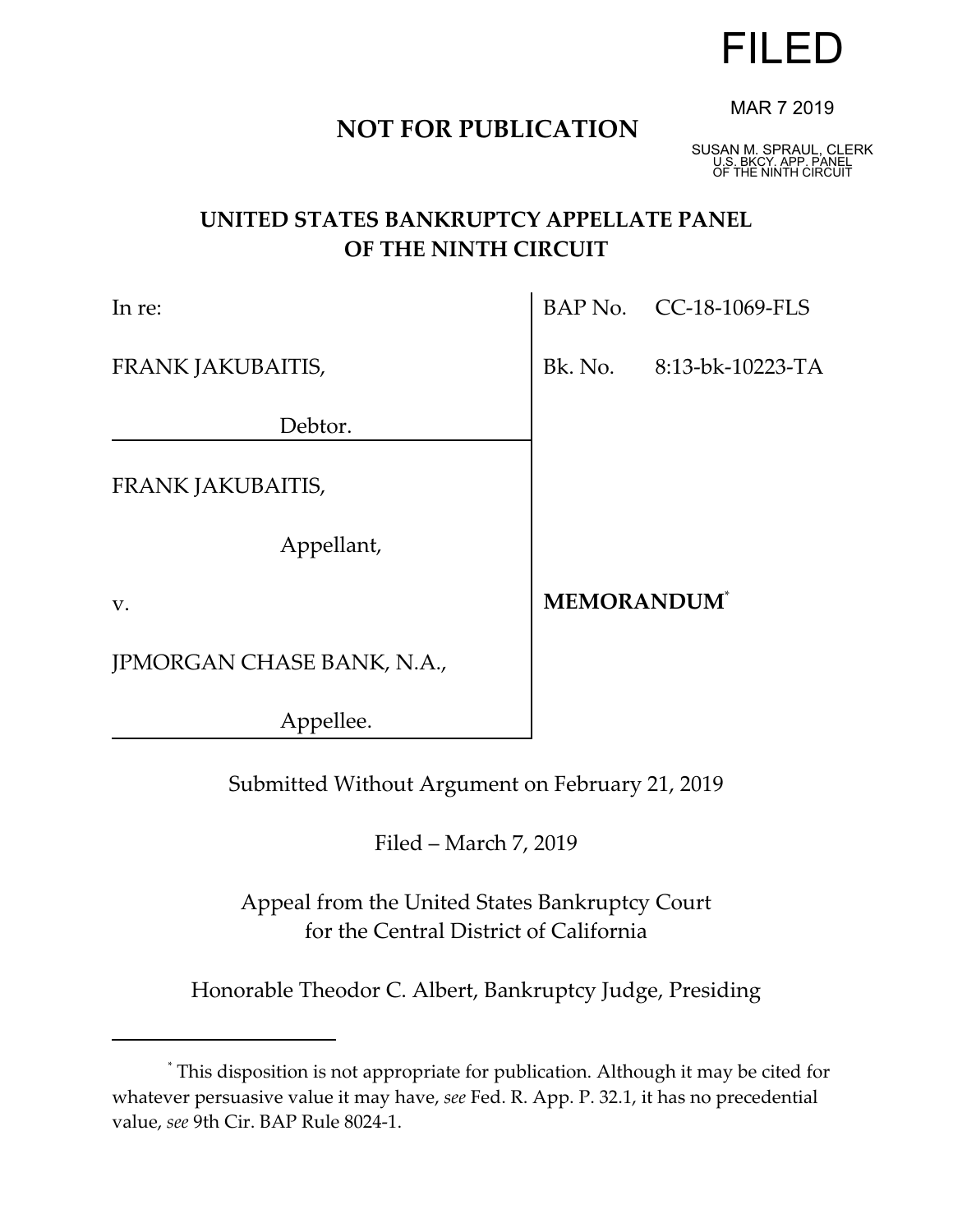Appearances: Frank Jakubaitis, pro se, on the brief.

Before: FARIS, LAFFERTY, and SPRAKER, Bankruptcy Judges.

 $\overline{a}$ 

 $\overline{a}$ 

## **INTRODUCTION**

Chapter  $7<sup>1</sup>$  debtor Frank Jakubaitis received his discharge in 2014, and the bankruptcy court closed his case. In 2018, the bankruptcy court granted creditor JPMorgan Chase Bank, N.A. ("Chase") relief from the automatic stay to enforce its lien rights against his automobile. Mr. Jakubaitis appeals, arguing that the court should not have granted relief from the automatic stay, because the stay terminated upon his discharge. He also argues that Chase waited too long to seek relief.

The bankruptcy court should not have granted relief from the automatic stay because the stay had already expired, and the court lacked power to grant relief from the discharge injunction. But the discharge injunction left Chase free to enforce its in rem rights against Mr. Jakubaitis' automobile without seeking permission from the court. Accordingly, the error was harmless, and we AFFIRM.

 $1$  Unless specified otherwise, all chapter and section references are to the Bankruptcy Code, 11 U.S.C. §§ 101-1532, and all "Rule" references are to the Federal Rules of Bankruptcy Procedure.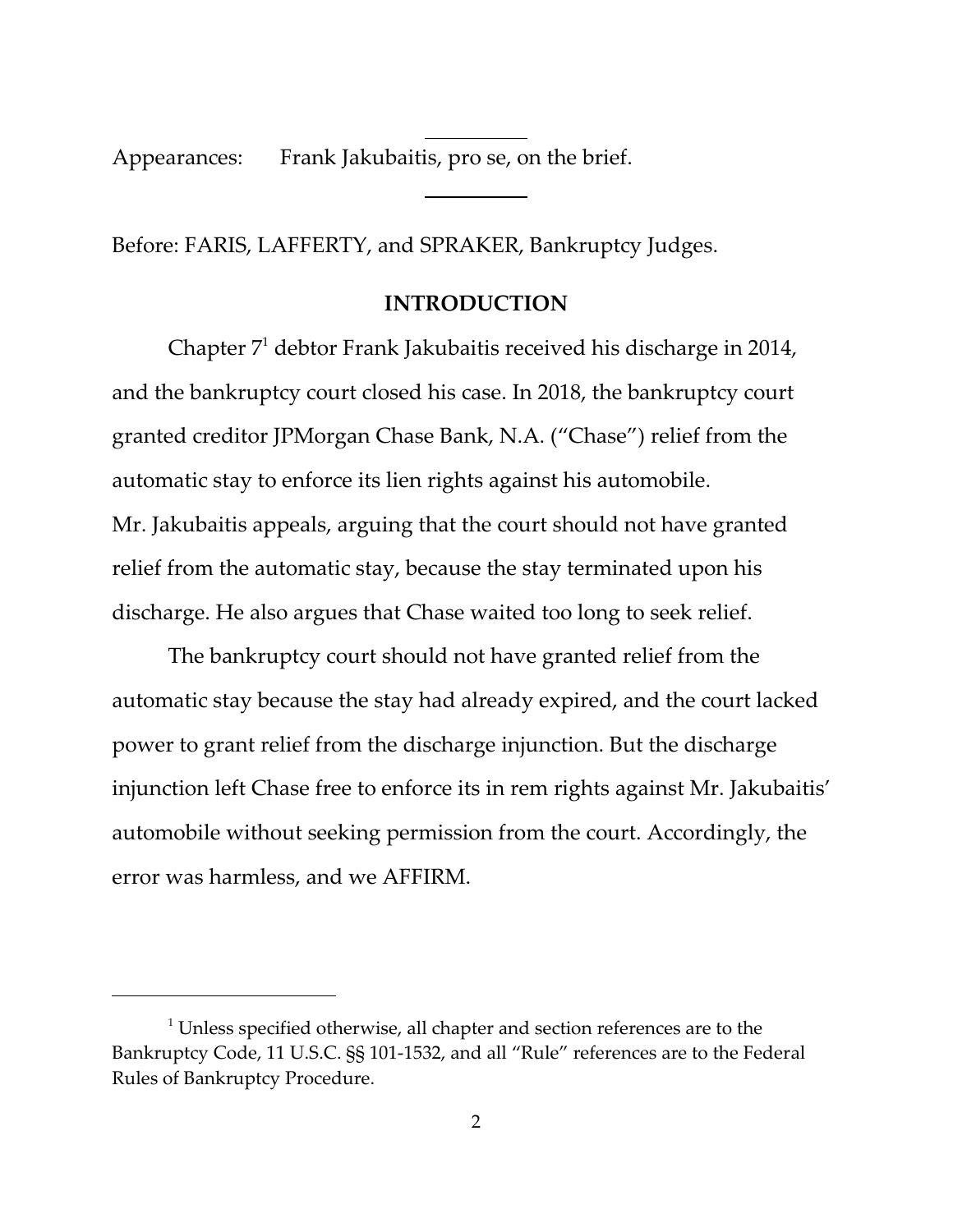## **FACTUAL BACKGROUND**<sup>2</sup>

#### **A. Mr. Jakubaitis' bankruptcy case**

Mr. Jakubaitis filed his chapter 7 petition in January 2013 and scheduled a 2005 Mercedes Benz ML350 ("Vehicle"), which was subject to Chase's purchase money lien. Mr. Jakubaitis indicated his intention to reaffirm the debt to Chase.

Chase did not file a proof of claim, and Mr. Jakubaitis never executed a reaffirmation agreement concerning the Vehicle. Mr. Jakubaitis received his discharge in January 2014, and the bankruptcy court closed his case.

A year later, in January 2015, another creditor filed a motion to reopen Mr. Jakubaitis' case. The court granted the motion to reopen.

## **B. The motion for relief from the automatic stay**

Chase made its first appearance in the case over two years later, when it filed a request for courtesy notice of electronic filing in October 2017. Three months later, on January 29, 2018, it filed a motion for relief from the automatic stay ("Motion for Relief"). Chase requested authority to "proceed under applicable nonbankruptcy law to enforce its remedies to repossess and sell the [Vehicle]."

Mr. Jakubaitis opposed the Motion for Relief. He argued that there

 $^2$  We exercise our discretion to review the bankruptcy court's docket, as appropriate. *See Woods & Erickson, LLP v. Leonard (In re AVI, Inc.)*, 389 B.R. 721, 725 n.2 (9th Cir. BAP 2008).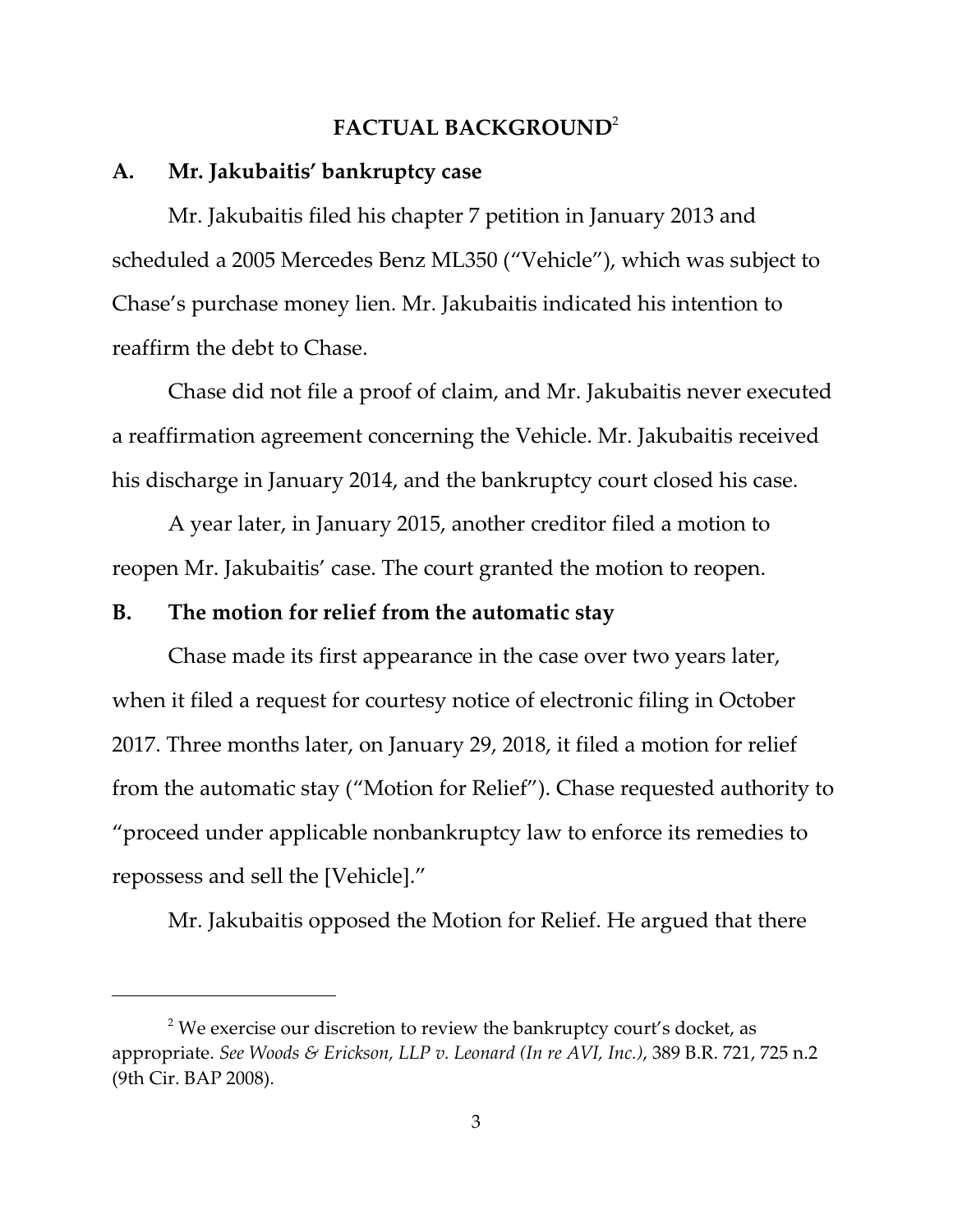was no cause to lift the automatic stay because he had received his discharge and the stay had terminated; the reopened case did not give Chase additional rights. He also argued that the Motion for Relief was prejudicial and imposed a hardship on him. He contended that Chase was barred by the doctrine of laches because five years had passed since the petition date and four years had passed since his discharge, yet Chase had not filed a proof of claim or sought relief prior to discharge.

The bankruptcy court issued a tentative ruling on the Motion for Relief and stated that it was inclined to grant the motion: "The allegation of prejudice and hardship makes no sense. Although the stay technically has evolved into a discharge injunction upon the entry of a discharge, the analysis is the same."

After a hearing, the court granted the Motion for Relief.<sup>3</sup> The court entered a form order ("Stay Relief Order") granting Chase relief from the automatic stay under  $\S 362(d)(1)$ . It "[t]erminated [the automatic stay] as to the Debtor and the Debtor's bankruptcy estate." It additionally provided:

Movant may enforce its remedies to repossess or otherwise obtain possession and dispose of the [Vehicle] in accordance with applicable nonbankruptcy law, but may not pursue any deficiency claim against the Debtor or property of the estate

 $^3$  Mr. Jakubaitis declined to provide us with a copy of the transcript of the hearing. Therefore, we are entitled to presume that nothing said at the hearing was helpful to his position. *See Gionis v. Wayne (In re Gionis)*, 170 B.R. 675, 681 (9th Cir. BAP 1994), *aff'd*, 92 F.3d 1192 (9th Cir. 1996).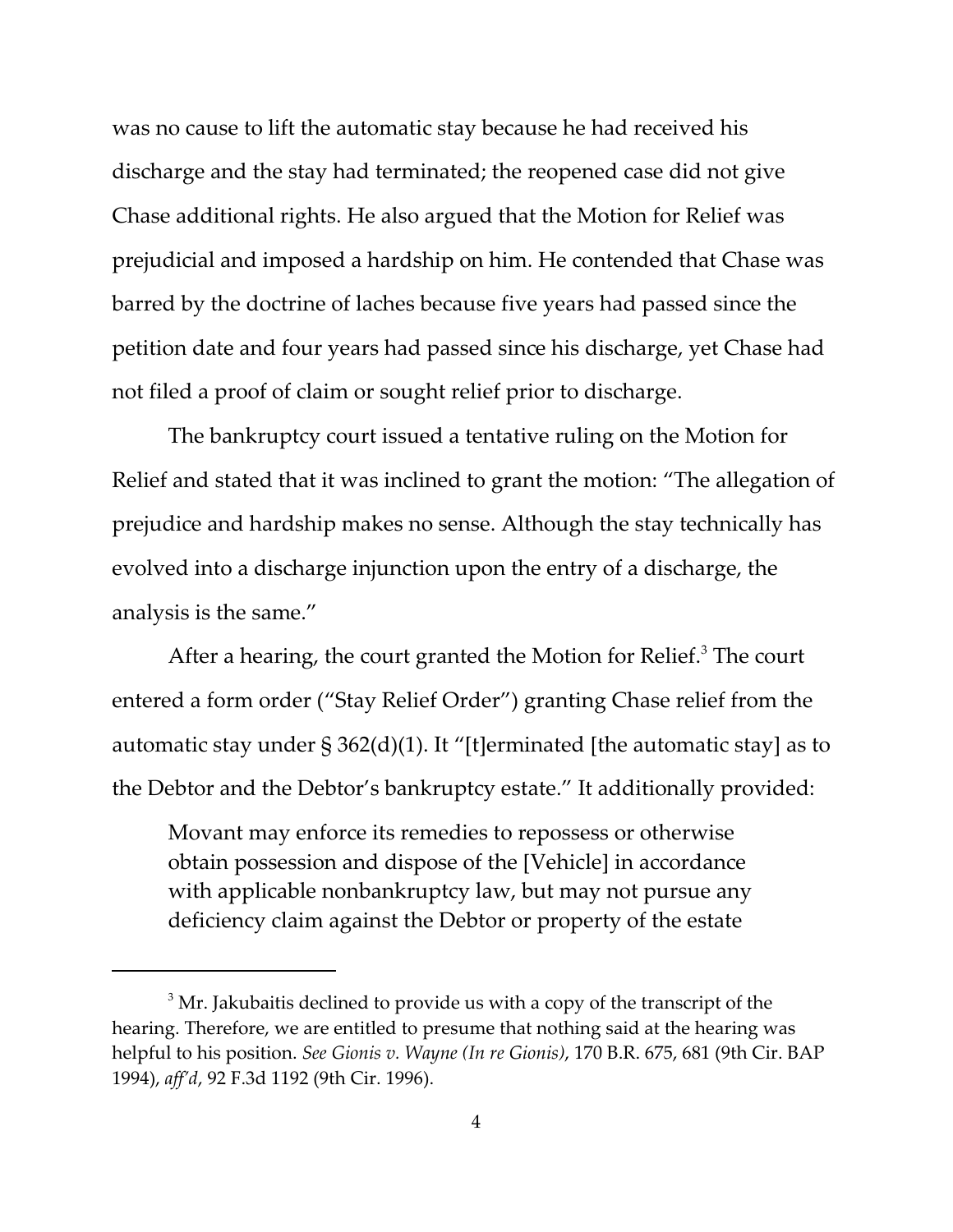except by filing a proof of claim pursuant to 11 U.S.C. § 501.

Mr. Jakubaitis timely appealed the Stay Relief Order. He represents on appeal that Chase has not contacted him concerning the Vehicle or otherwise attempted to exercise its lien rights.

## **JURISDICTION**

The bankruptcy court had jurisdiction pursuant to 28 U.S.C. §§ 1334 and  $157(b)(2)(A)$  and (G). We have jurisdiction under 28 U.S.C. § 158.

#### **ISSUE**

Whether the bankruptcy court erred in granting Chase relief from the automatic stay to enforce its lien rights against the Vehicle.

## **STANDARDS OF REVIEW**

We review de novo the bankruptcy court's interpretation of the Bankruptcy Code. *Shapiro v. Henson*, 739 F.3d 1198, 1200 (9th Cir. 2014). "De novo review requires that we consider a matter anew, as if no decision had been made previously." *Francis v. Wallace (In re Francis)*, 505 B.R. 914, 917 (9th Cir. BAP 2014) (citations omitted).

We review for an abuse of discretion the bankruptcy court's rulings regarding laches. *Beaty v. Selinger (In re Beaty)*, 306 F.3d 914, 920-21 (9th Cir. 2002). We also review for abuse of discretion the bankruptcy court's decision to grant relief from the automatic stay. *Kronemyer v. Am. Contractors Indem. Co. (In re Kronemyer)*, 405 B.R. 915, 919 (9th Cir. BAP 2009) (citations omitted).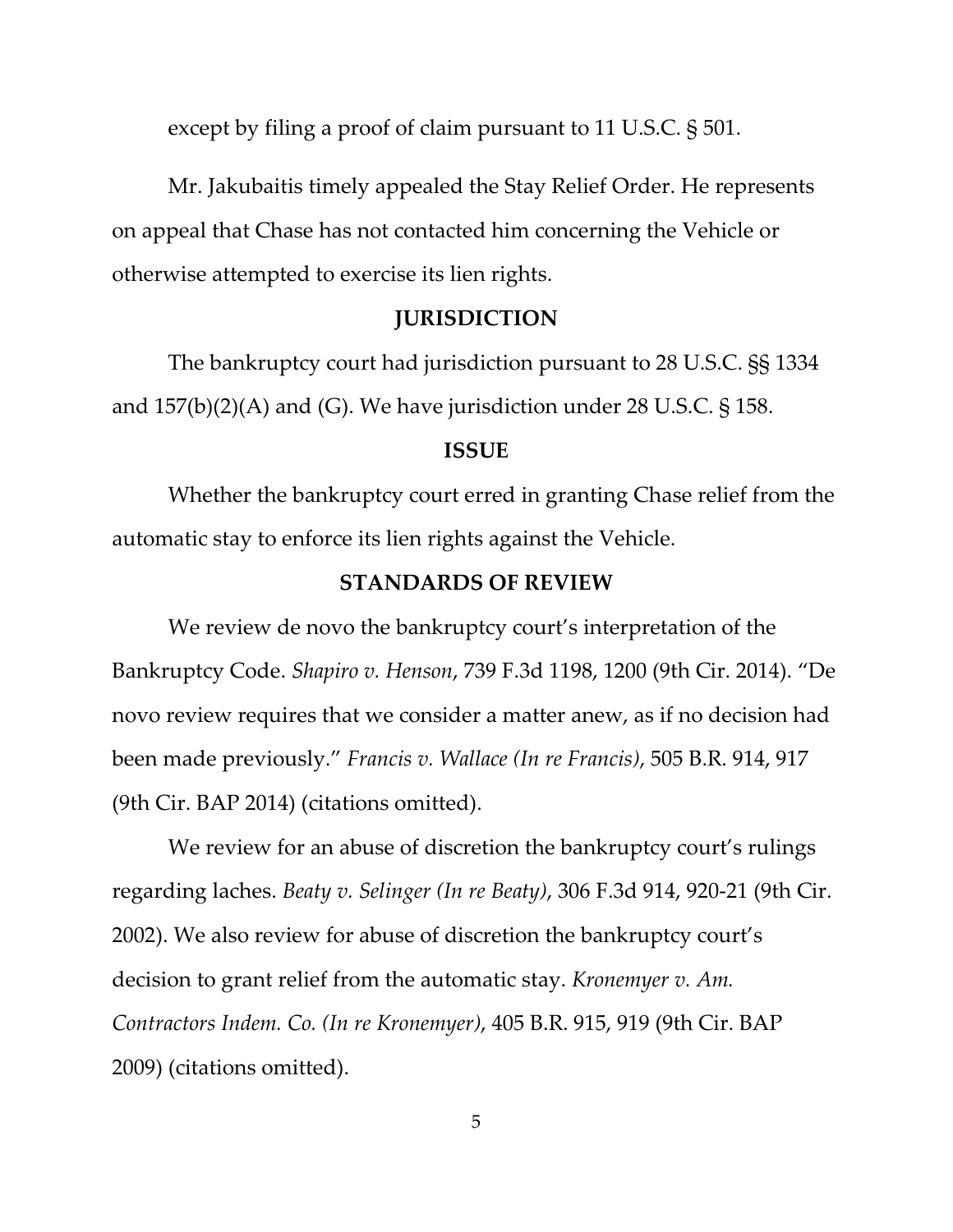We apply a two-part test to determine whether the bankruptcy court abused its discretion. First, we consider de novo whether the bankruptcy court applied the correct legal standard. Then, we review the bankruptcy court's factual findings for clear error. *See Sullivan v. Harnisch (In re Sullivan)*, 522 B.R. 604, 611 (9th Cir. BAP 2014) (citing *United States v. Hinkson*, 585 F.3d 1247, 1261-62 (9th Cir. 2009) (en banc)). We must affirm the bankruptcy court's factual findings unless we conclude that they are illogical, implausible, or without support in the record. *Id.* at 612 (citing *Hinkson*, 585 F.3d at 1262).

We may affirm the decision of the bankruptcy court on any basis supported by the record. *See ASARCO, LLC v. Union Pac. R.R. Co.*, 765 F.3d 999, 1004 (9th Cir. 2014) (citations omitted).

#### **DISCUSSION**

# **A. The bankruptcy court erred by granting Chase relief from the automatic stay or discharge injunction.**

Mr. Jakubaitis argues that the bankruptcy court could not grant Chase relief from the automatic stay because he had received his discharge. In its tentative ruling, the bankruptcy court recognized that the automatic stay was not in effect and had been superseded by the discharge injunction. Nevertheless, the Stay Relief Order granted Chase relief from the automatic stay. This was erroneous.

When the court grants a debtor a discharge, the automatic stay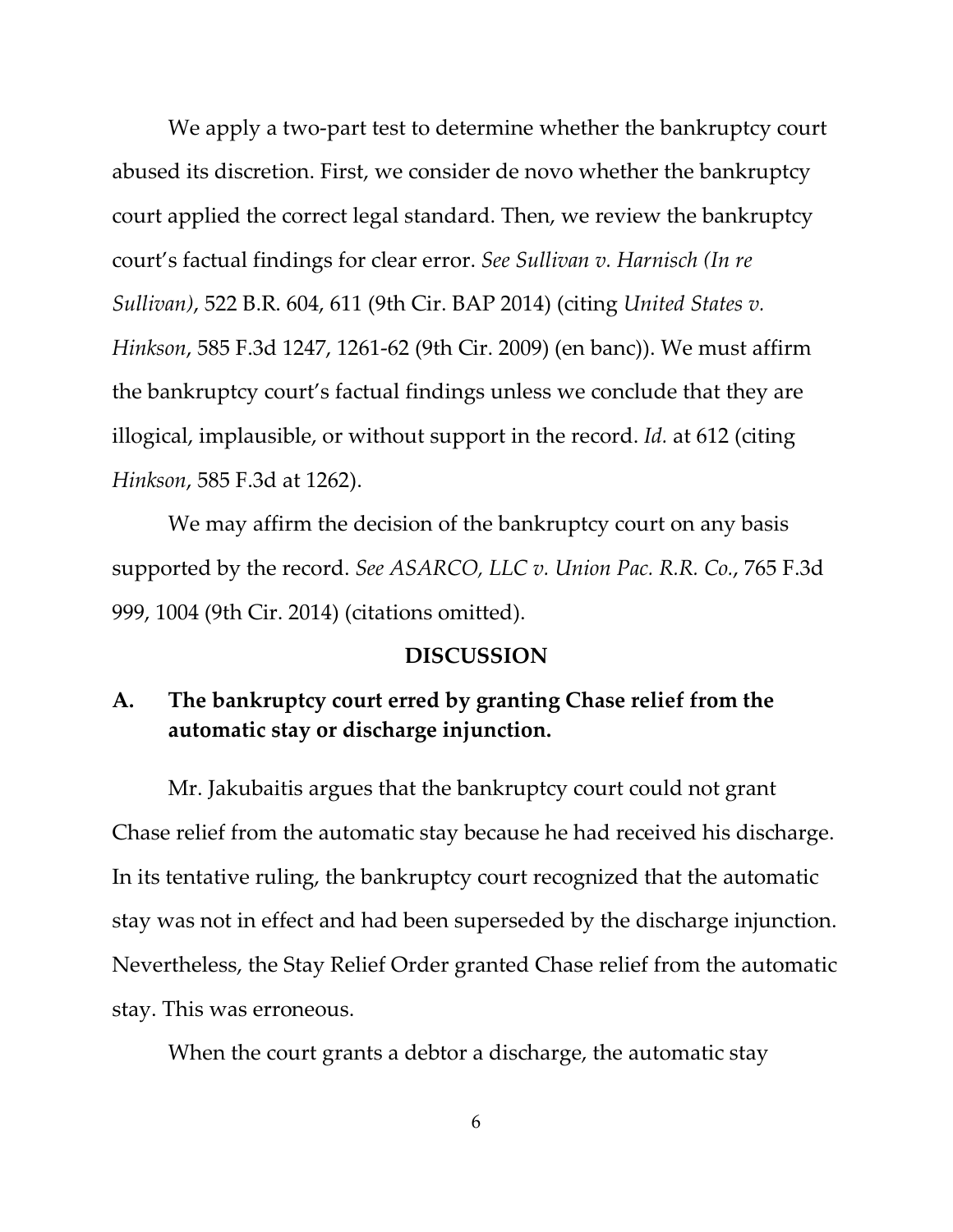terminates and is replaced by the discharge injunction. *See* § 362(c)(2)(C) ("the [automatic] stay  $\dots$  continues until  $\dots$  the time a discharge is granted or denied"). In other words, "the existence of a discharge means that there is no automatic stay from which relief may be granted to permit an action against the debtor. Insofar as the automatic stay bars actions against the debtor, the stay automatically expires upon the grant of a discharge." *Ruvacalba v. Munoz (In re Munoz)*, 287 B.R. 546, 551 (9th Cir. BAP 2002); *see also ZiLOG, Inc. v. Corning (In re ZiLOG, Inc.)*, 450 F.3d 996, 1009 n.13 (9th Cir. 2006) ("We don't understand why the district court discussed the automatic stay. By August 21, 2002, the automatic stay had long since disappeared; it was only the discharge injunction that was relevant."). The court abuses its discretion if it grants relief from the automatic stay after it is terminated. *See Lakhany v. Khan (In re Lakhany)*, 538 B.R. 555, 561 (9th Cir. BAP 2015) ("As the stay had 'automatically expire[d] upon the grant of [Lakhany's] discharge,' the bankruptcy court abused its discretion in granting relief from the stay. Rather, the appropriate inquiry would have been the applicability of the discharge injunction.").

The automatic stay terminated on January 21, 2014, when the bankruptcy court issued Mr. Jakubaitis' discharge. The court could not thereafter grant Chase relief from the nonexistent automatic stay. The bankruptcy court abused its discretion when it did so.

In its tentative ruling, the bankruptcy court stated that it was inclined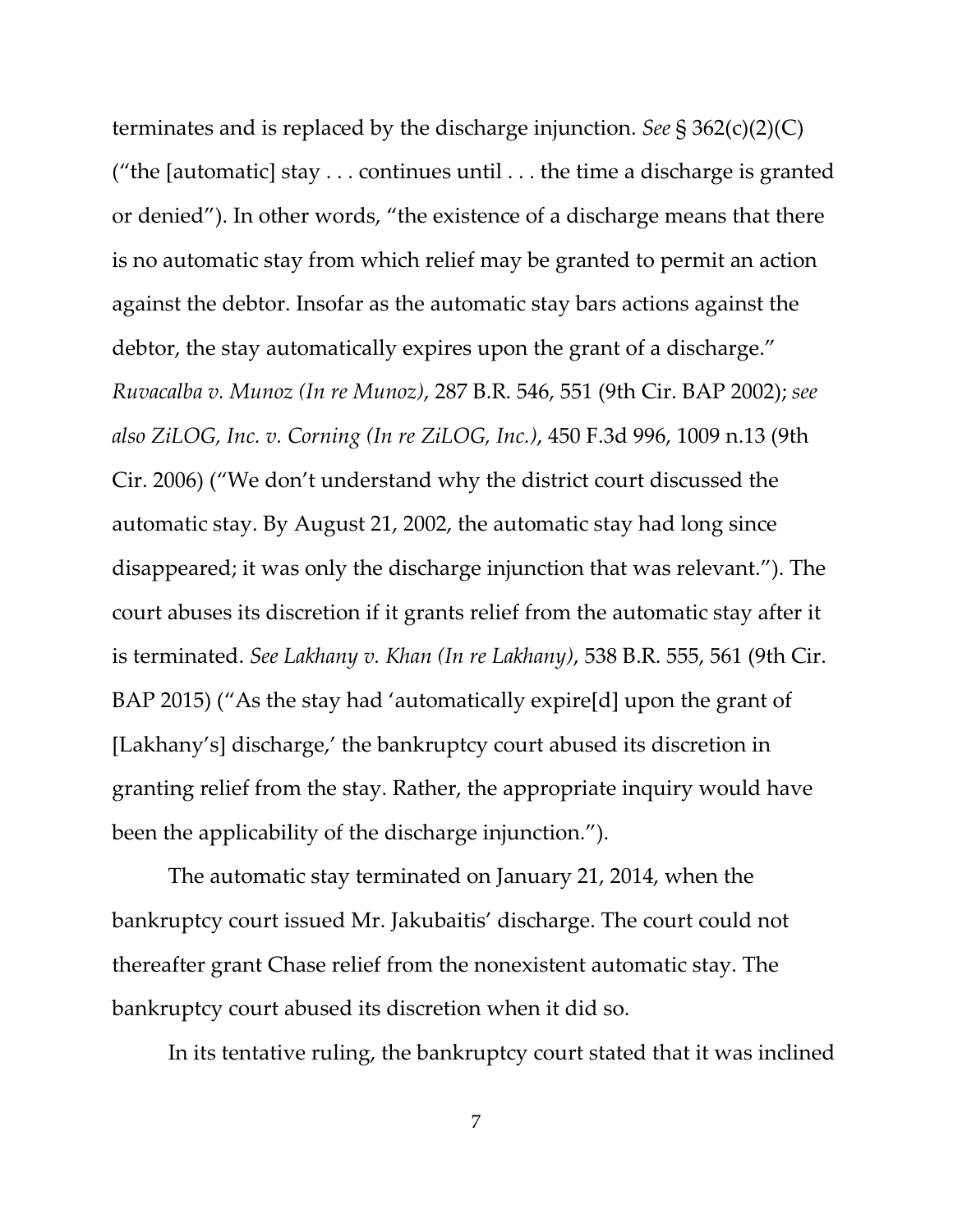to grant the Motion for Relief as to the discharge injunction. This was also erroneous.

"The assumption that the  $\S$  524(a)(2) statutory discharge injunction can be modified is incorrect; the discharge injunction is set in statutory concrete." *In re Munoz*, 287 B.R. at 550. Although the court cannot modify the discharge injunction, it can determine its scope. However, "determinations regarding the scope of the discharge require a declaratory judgment obtained in an adversary proceeding." *Id.* at 551 (citations omitted); *see Clark v. Strand (In re Clark)*, BAP No. CC-07-1393-CKMo, 2008 WL 8444804, at \*3 (9th Cir. BAP Apr. 3, 2008) ("relief from the discharge injunction of Section 524 is only available through a complaint to revoke discharge under Section 727(e) and Rule 7001(4)"). Such determination cannot be sought in the guise of a relief from stay motion.

Therefore, the bankruptcy court erred when it granted Chase relief from either the automatic stay or discharge injunction.

# **B. The bankruptcy court's error was harmless because Chase did not need stay relief to enforce its lien rights.**

Both Chase's motion and the bankruptcy court's order were unnecessary. Chase did not need relief from the discharge injunction to enforce its in rem rights against the Vehicle. Accordingly, the bankruptcy court's error was harmless.

A discharge "operates as an injunction against the commencement or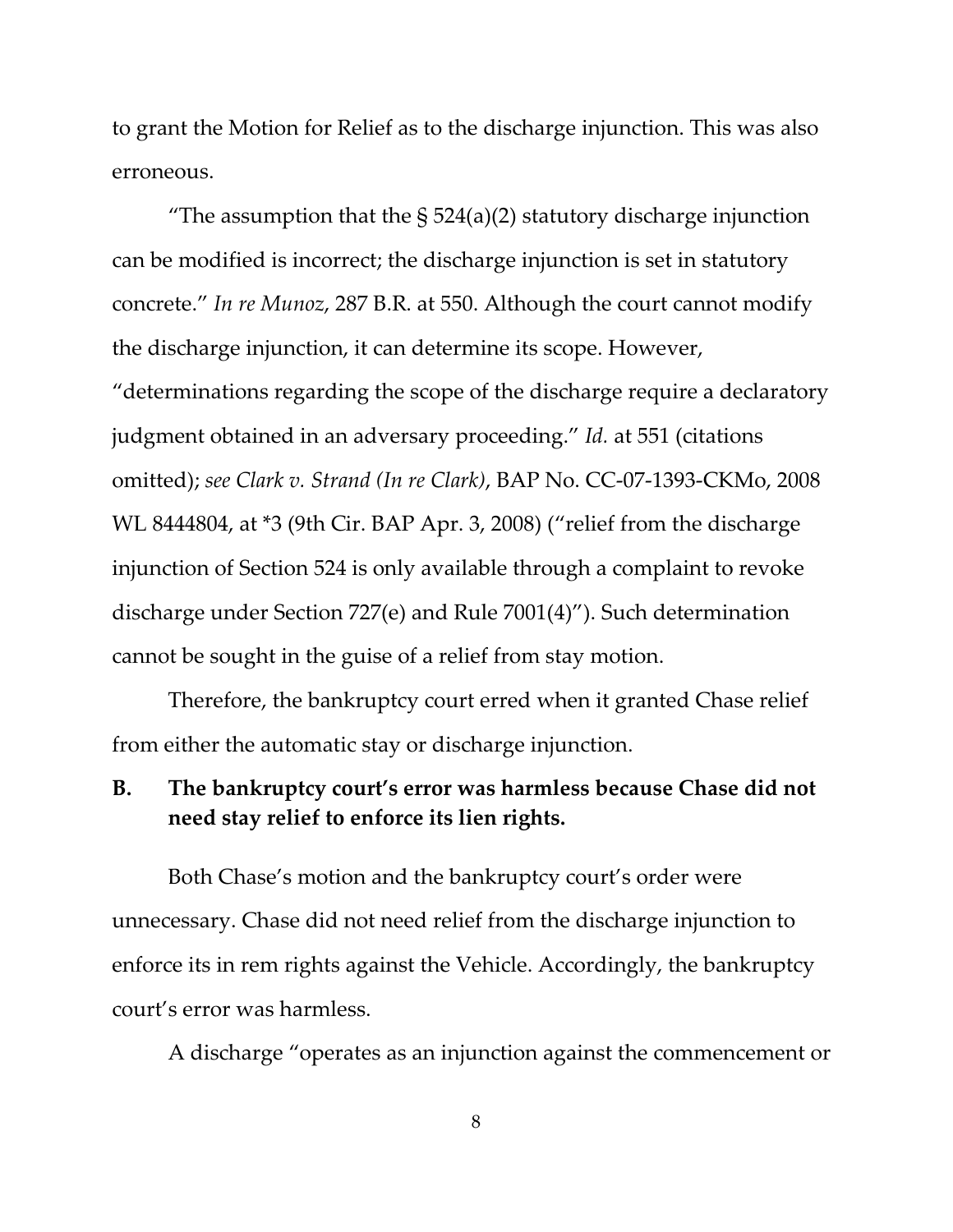continuation of an action, the employment of process, or an act, to collect, recover or offset any [discharged] debt **as a personal liability of the debtor** . . . ." § 524(a)(2) (emphasis added).

Because the discharge applies only to the debtor's "personal liability," a creditor's rights in the debtor's property are not affected. *See HSBC Bank, USA, Nat'l Ass'n v. Blendheim (In re Blendheim)*, 803 F.3d 477, 494 (9th Cir. 2015) ("Discharges leave unimpaired a creditor's right to proceed in rem against the debtor's property."); *Ocwen Loan Servicing, LLC v. Marino (In re Marino)*, 577 B.R. 772, 783-84 (9th Cir. BAP 2017) ("The discharge has one important limit: it bars only efforts to collect debts 'as a personal liability of the debtor.' . . . This means that secured creditors can foreclose their liens after the discharge is entered." (citations omitted)); 4 Collier on Bankruptcy ¶ 524.02 (Richard Levin & Henry J. Sommer eds., 16th ed.) ("[T]he provisions [of § 524] apply only to the personal liability of the debtor, so they do not affect an otherwise valid prepetition lien on property."). Thus, the discharge does not affect a creditor's rights in the debtor's property, including the right to repossess an automobile. *See Cobbs v. Nissan Motor Acceptance Corp. (In re Cobbs)*, BAP No. SC-18-1064-FSKu, 2018 WL 5289698, at \*5-6 (9th Cir. BAP Oct. 24, 2018), *appeal dismissed*, 2018 WL 7137677 (9th Cir. Nov. 28, 2018).

In the present case, the bankruptcy court ruled that Chase "may enforce its remedies to repossess or otherwise obtain possession and

9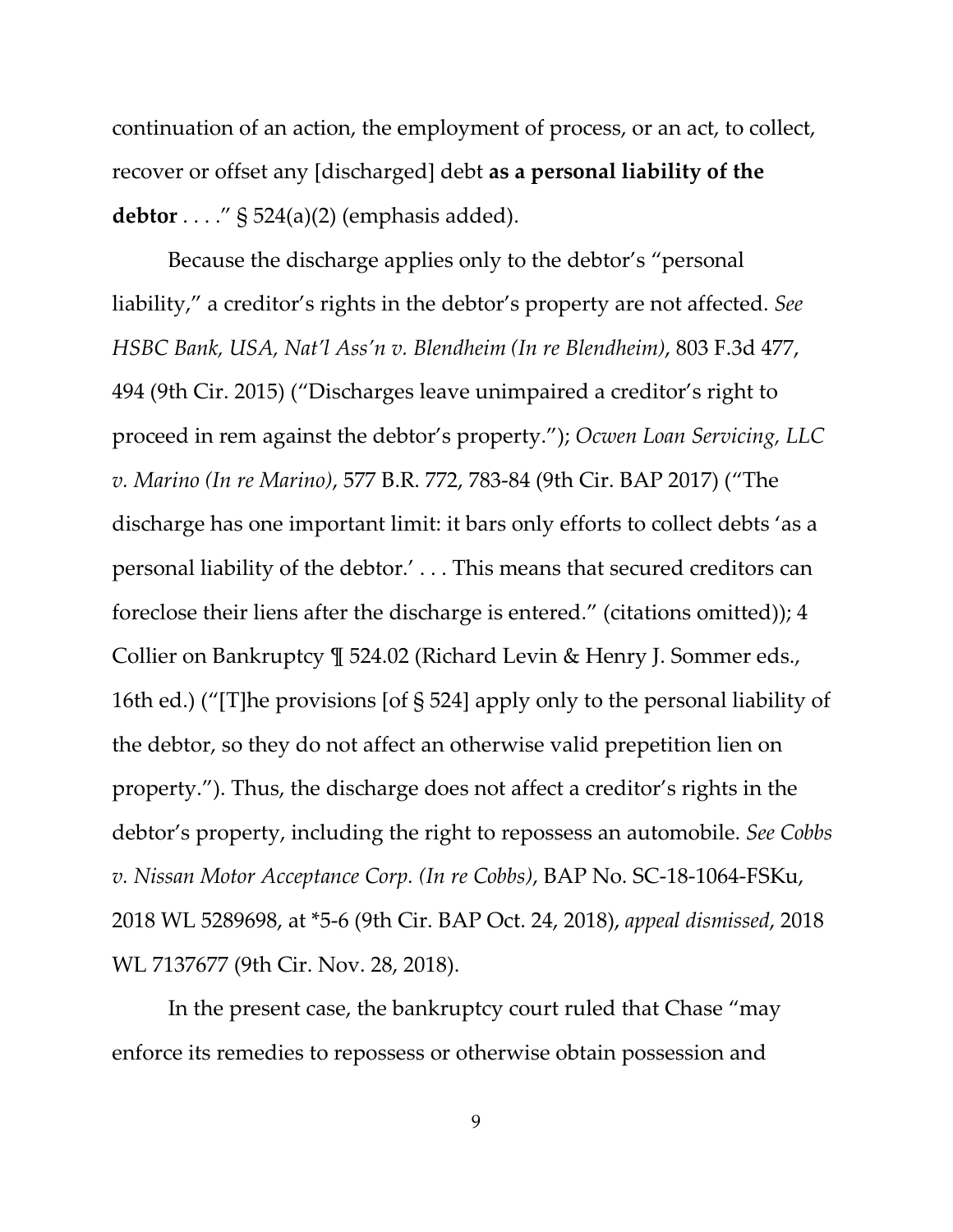dispose of the Property in accordance with applicable nonbankruptcy law . . . ." But this ruling was unnecessary; Chase did not need prior court approval to enforce its rights against the Vehicle (as opposed to its claims against Mr. Jakubaitis personally), because the discharge injunction did not affect its lien rights. The Stay Relief Order also did not permit Chase to enforce any in personam claim against Mr. Jakubaitis: it provides that Chase "may not pursue any deficiency claim against the Debtor or property of the estate except by filing a proof of claim pursuant to 11 U.S.C. § 501." Therefore, the order granting relief from the discharge injunction was unnecessary, the bankruptcy court's error was harmless, and affirmance is warranted. $4$ 

# **C. The bankruptcy court did not err in declining to apply laches.**

Mr. Jakubaitis argues that Chase sat on its hands for too long such that the doctrine of laches barred it from seeking relief. We need not decide this issue.

Mr. Jakubaitis does not make clear exactly what he thinks Chase is barred from doing. If he means that Chase is barred from seeking stay relief, his argument is superfluous, because (as he correctly asserts) the automatic stay has terminated by operation of law. If he means that Chase

 $^4$  We note that reversal of the bankruptcy court's order would leave the parties in exactly the same positions that they occupy upon affirmance. Either way, the automatic stay does not apply, and the discharge injunction does not bar Chase's enforcement of its lien rights.